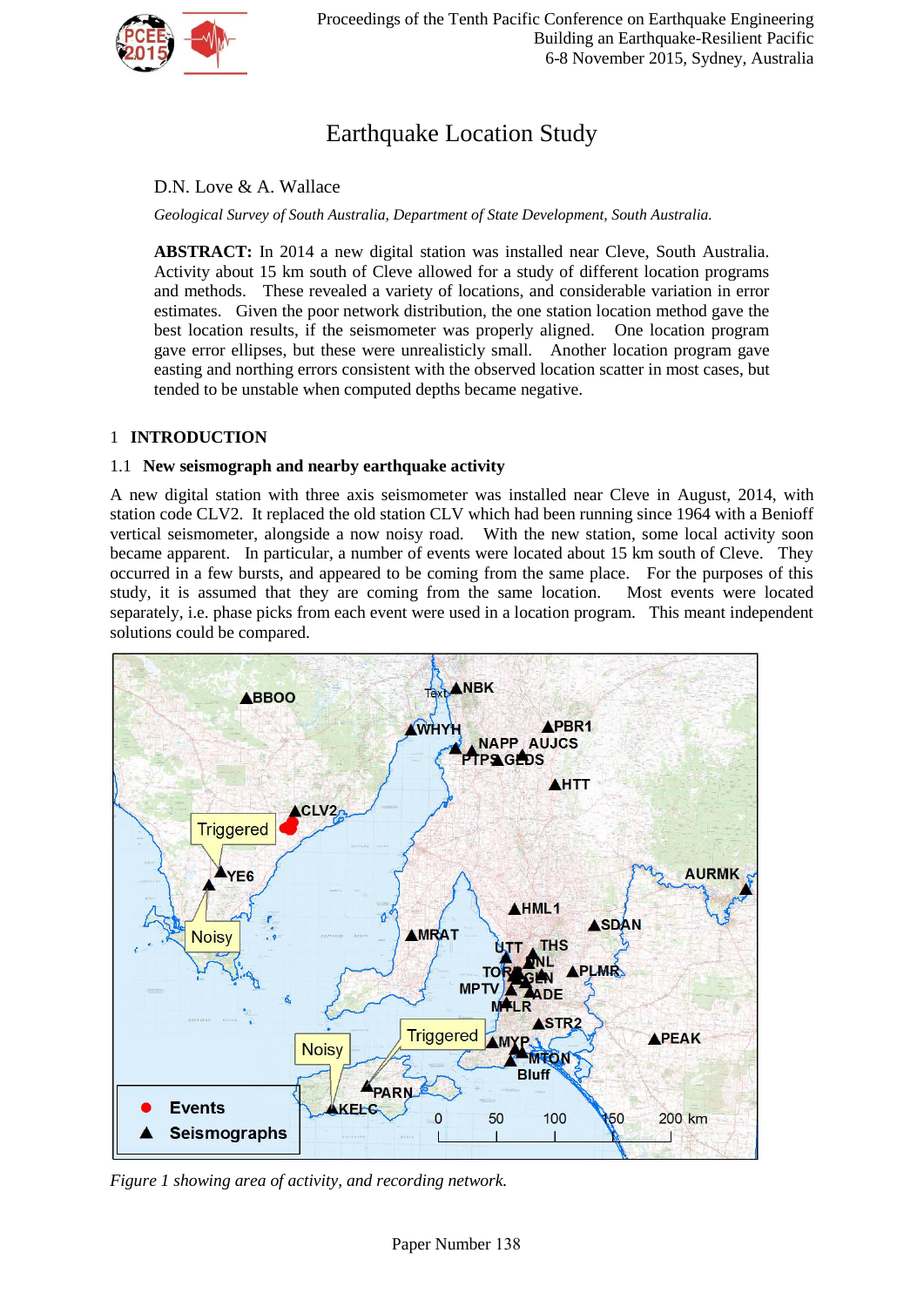## 1.2 **Network distribution and reliability**

Apart from the nearby CLV2 station the network distribution was far from ideal (figure 1). Two other stations to the south-west (YE6 and AUCAS), less than 100km away were not reliable, one being triggered, the other being in a noisy environment. To the far south, PARN is triggered and KELC is near the ocean. This meant epicentre calculations sometimes had a large gap angle. Occasionally the solutions gave negative depths. The study that follows focusses mainly on epicentres, not including depth, except to check that depths were realistic.

## 2 **LOCATION METHODS**

## 2.1 **Location programs**

Three location programs were used. Firstly the Eqlocl program, a command line program by the Seismology Reseach Centre, (version 4.0.5f, 1998). The main algorithm is a non-linear least squares inversion using a variation of the Levenberg-Marquardt method. Secondly the Eqfocus 4.1 program, by Seismology Research Centre in 2014, and thirdly, the EqFocus 4.3.5 program in 2015. The first two programs had errors listed as km in easting and northing directions; the last had error ellipses (semi-major and semi-minor axes, and azimuth). It is understood that these were all intended to be two standard deviations.

#### 2.2 **Locations by different people on the same data set**

A set of events were located from separately picked phases by the two authors. The first locations by Wallace using the Eqlocl program used all phases from all stations that could be read. The second locations by Love using EqFocus 4.1 did not use more distant stations, and removed some stations where a number were near the same azimuth. The velocity model SA1A was used throughout the study. The results are shown in figure 2. Clearly both epicentre sets have a good deal of scatter, and the same events by different authors may be close or considerably apart (shown by black arrows for most events). This was a little surprising, but is mostly the result of different phase picks. The events were mostly quite small (half being under magnitude 1.7), with low signal to noise ratios on most stations. Also for occasional clear signals, digital filtering artifacts made a difference.



*Figure 2 showing initial (Eqlocl - blue) and revised (eqFocus 4.1- red) solutions and movements, error ellipses from eqFocus 4.1, one station locations (green) and expected variation from S-P times (pink arcs).*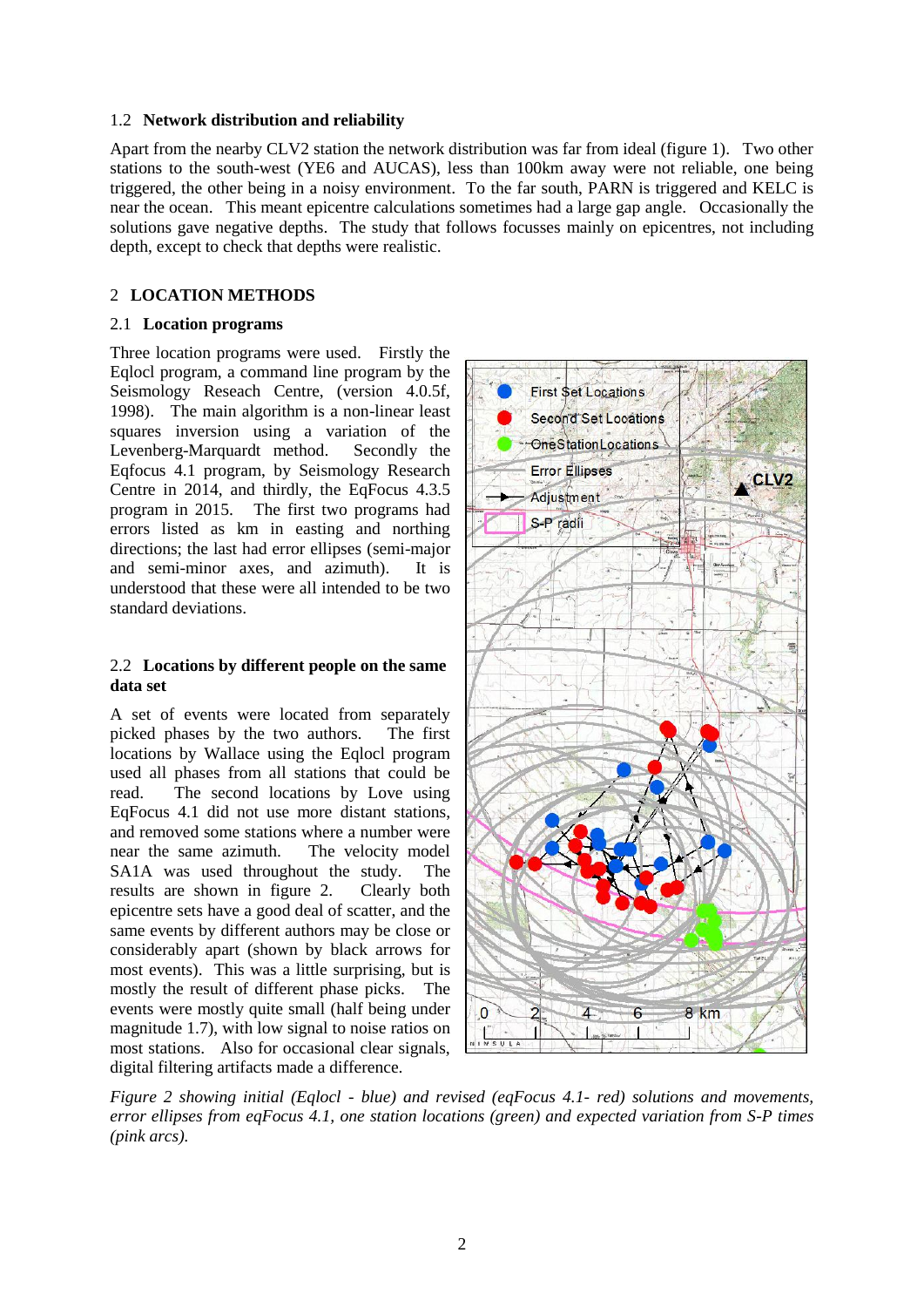#### 2.3 **S minus P measurement**

At first, only vertical waveforms were recorded by CLV2. Later, when 3 component ones were available (example figure 3), a number of these from events in the area of interest were examined in detail. There was considerable similarity between many, as would be expected, and S arrivals were usually clear. S minus P times were picked, comparing waveforms to see that the same relative waveform points were being picked. This resulted in only small time variations of 0.11 seconds in a set of 20 events, or 0.08 seconds with three outliers ignored. The velocity model SA1A uses velocities of 6.23 km/sec for P waves, and 3.58 for S waves in the top 38 km. While the model was developed around the Flinders Ranges, it has been used in most areas of the state. This produces a multiplier of 8.4 to convert S-P times to distance. Using 0.11 seconds, and allowing for some downward angle, limiting circles are displayed in figure 2. Clearly, the independently located events scatter much more widely than the arcs defined by the S minus P times. Using 0.08 seconds, we get a variation of only 670 m.



*Figure 3 Example 3 axis seismogram from CLV2. Figure 4 showing first quarter wavelength.*

## 2.4 **One station locations**

The amplitudes from the first quarter wavelength of the P arrival were tabulated from the three components (example figure 4). This was done moderately quickly by eye, taking into account the original background noise level. Assuming a direct compressional arrival, vectors were computed from these values. The lowest angle to the surface (emergence angle) was 25 degrees. This included a number of events in other directions from CLV2. Assuming that there is a shallow layer of lower velocity, 15 degrees was subtracted from all the emergence angles, and the resulting epicentres plotted, using azimuth, adjusted emergence and S-P distance. These are shown in green in figure 2. The scatter is surprisingly small by comparison with the traditional location methods! However the points do not fall in the same region as the previously located ones. This is possibly due to seismometer orientation, which has not yet been carefully checked. It is possible that the seismometer is pointing magnetic north, which is 7 degrees east of true north. This would result in the points moving close to the first and second sets of locations.

The largest events in the sequence were two of magnitude 3.3. If the rupture occurred on a single square fault plane, the size would be approximately 600 by 600 m. Most aftershocks would be expected to occur within, or on the edges of this plane. This is consisent with the S minus P times